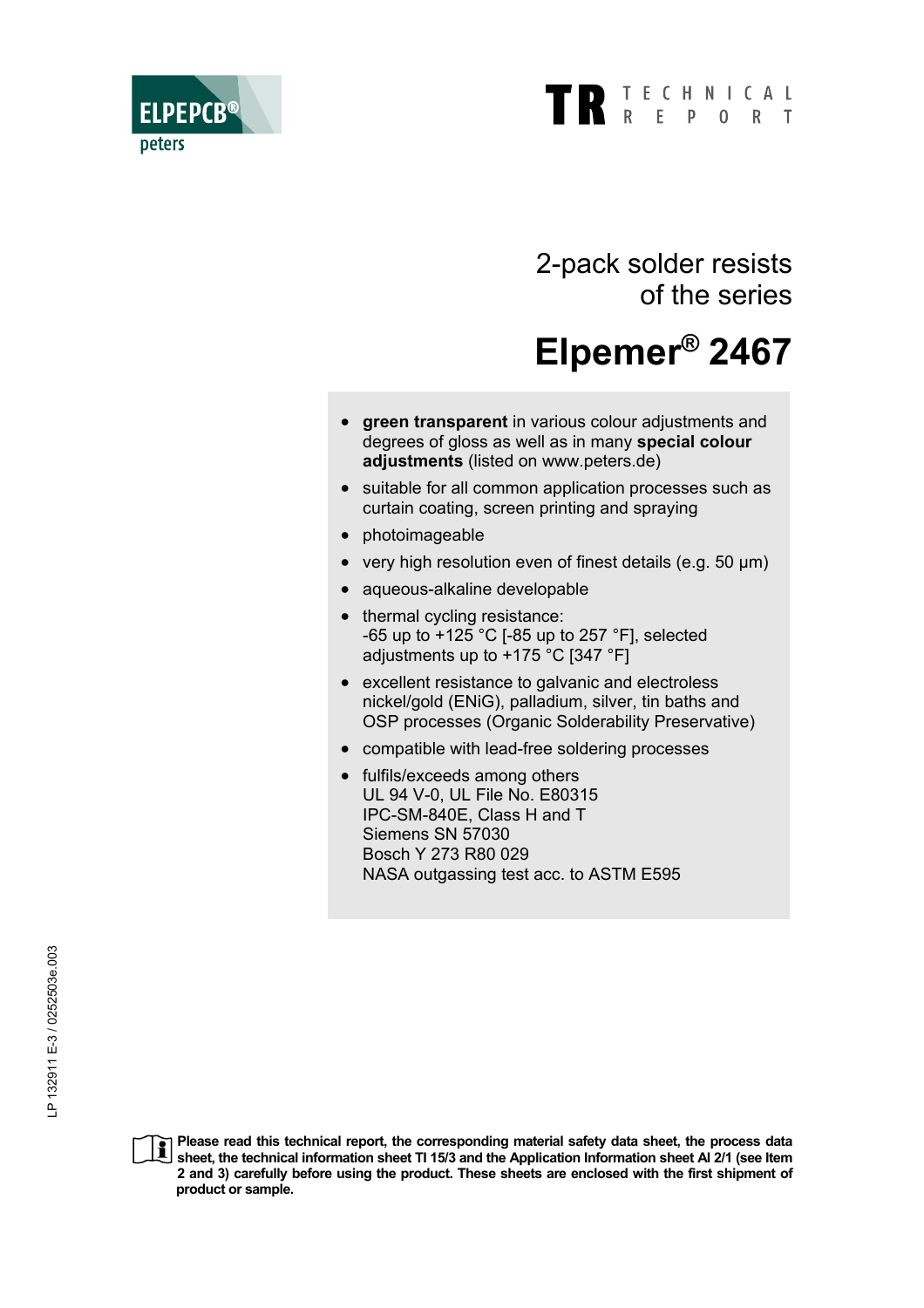# **1. Application**

On account of their very high resolution alongside their excellent dielectric properties the 2-pack solder resists of the series **Elpemer® 2467** are used as insulating coatings for pcbs in fine and superfine line technology, SMD technology as well as for multilayers.

The black adjustments are particularly suitable for coating substrates in optoelectronics to avoid light reflection.

## **2. Special notes / application information**

To complement this technical report you will find product-specific data such as characteristics and recommendations for process parameters in the process data sheets (PD) of each solder resist. Further and detailed general information and notes that need to be observed to achieve an optimum processing result are indicated in the **Application Information** sheet **AI 2/1** "Processing information for photoimageable **Elpemer®** solder resists".

## **3. Safety recommendations**

- $\rightarrow$  Please read the corresponding material safety data sheet where you will find detailed specifications of safety precautions, environmental protection, waste disposal, storage, handling, transport as well as other characteristics.
- $\rightarrow$  When using chemicals, the common precautions should be carefully noted.
- $\rightarrow$  Solvent vapours are heavier than air, thus when planning workplace ventilation arrangements, ensure that extractor units are positioned at worktop height.
- $\rightarrow$  Please also pay attention to national guidelines or directives concerning the handling of flammable liquids as for example the German TRbF (technical regulations for flammable liquids) or European directives.
- → Please read our **Technical Information sheet TI 15/3 "Protective measures when using chemicals including lacquers, casting compounds, thinners, cleaning agents".** On our website, the technical information sheets can be accessed in the section "Service – Technical publications".

## **4. Characteristics**

On account of the different application processes for the solder resists the characteristics vary and are thus indicated in the product-specific process data sheets.

### **5. Properties**

#### **5.1 General properties**

- high productivity due to short processing times
- a high solids content and an optimum thixotropy enable an excellent edge coverage at a low wet ink weight as well as a favourable ratio of lacquer to pad height
- broad processing window in the process step "pre-drying"
- low exposure energy, thus short exposure times
- suitable for Laser Direct Imaging (selected adjustments)
- very high resolution power: virtually vertical side walls enable the representation of finest details. e.g. 50 µm ink dams between SMD pads
- generally, no holding time required after exposure, therefore suitable for in-line production
- high pencil hardness and excellent scratch resistance protect against mechanical damage during handling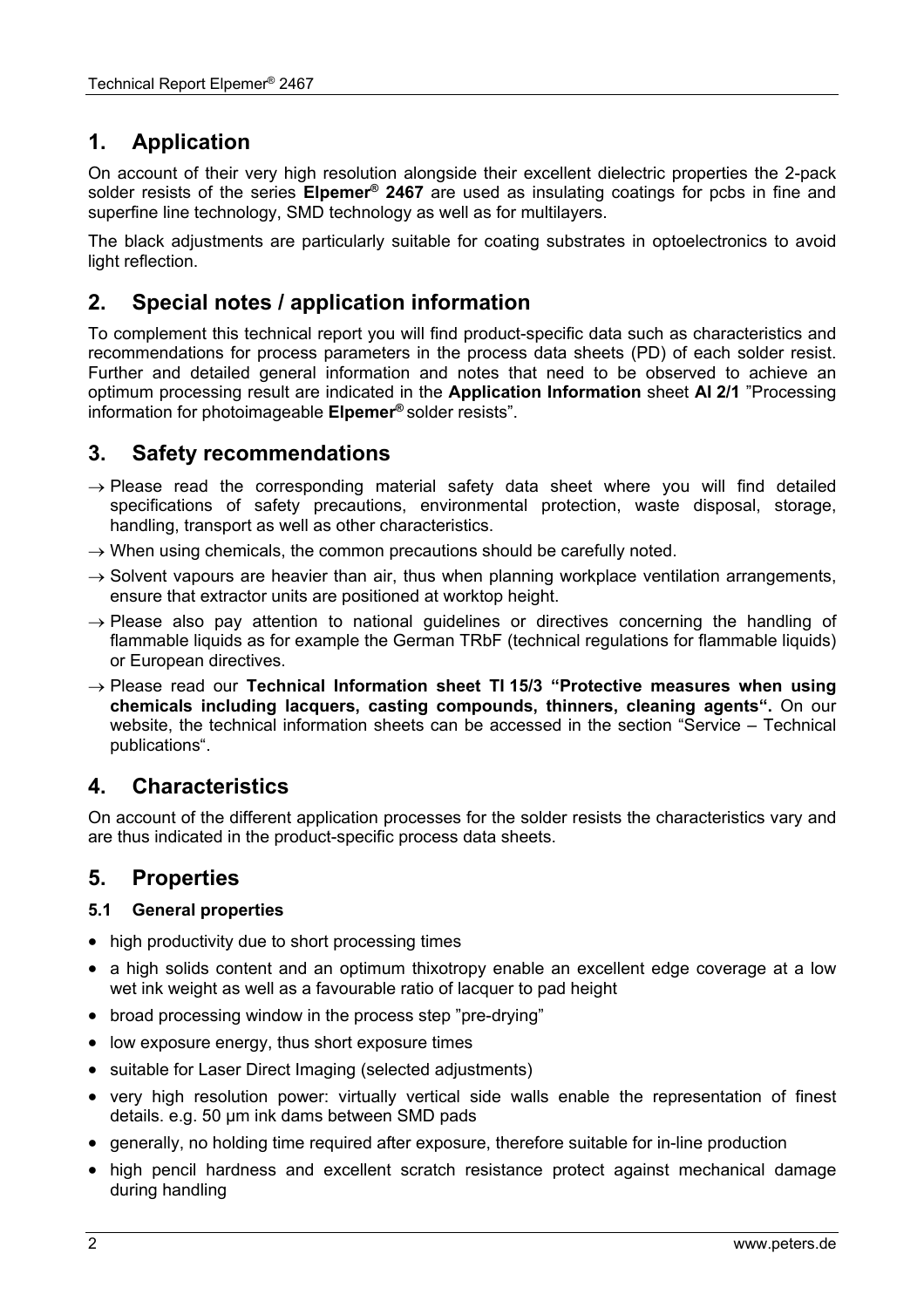- excellent resistance to galvanic and electroless nickel/gold (ENiG), palladium, silver, tin baths and OSP processes (Organic Solderability Preservative)
- excellent compatibility with no-clean and water-thinnable fluxing agents
- strongly solder-repellent ink surface thus minimum solder ball adhesion
- with a solder bath resistance of 20 s at 288 °C [550.4 °F] acc. to UL 94 fulfil the required temperature resistance for lead-free soldering
- multiple soldering and lead-free reflow soldering possible
- very low ionic contamination values after HAL
- excellent adhesion of subsequent coatings (marking inks, carbon-conductive inks, conformal coatings and others)
- suitable for laser ablation by means of CO2 lasers, e.g. to apply AOI legible markings (for instance, data matrix, barcodes), no solder adhesion to ablated areas
- excellent permanent temperature resistance at 150 °C [302 °F] in conjunction with a suitable pretreatment method
- thermal cycling resistance: -65 up to +125 °C [-85 up to 257 °F], partially up to +175 °C [347 °F] (100 cycles)
- best flame class UL 94 V-0 for all colour adjustments and degrees of gloss, UL File No. E80315, registered trademark of **W** Underwriters Laboratories Inc., Northbrook, Illinois 60062
- free of halogenated flame retardants
- partially halogen-free acc. to JPCA-ES01-2003 / IEC 61249-2-21
- do not contain substances listed in the RoHS directive 2011/65/EU, EU End-Of-Life Vehicle directive 2000/53/EC and WEEE directive 2002/96/EC
- fulfil, among others, the specifications **IPC-SM-840E** (**Trace Lab Report** available on www.peters.de in the "Service – Certificates" section), Bosch Y 273 R80 029 and Siemens SN 57030 with respect to electro corrosion
- various adjustments of the **Elpemer® 2467** series fulfil the NASA Outgassing Test acc. to ASTM E595 (for detailed information please see the outgassing certificates in the "Service" section of our website www.peters.de or visit www.nasa.gov)
- suitable for being applied in connection with the photoimageable, aqueous-alkaline developable via hole fillers of the series **Elpemer VF 2467.**

#### **5.2 List of possible physical and mechanical properties**

Lackwerke Peters largely verifies its own production range with regard to the products' physical and mechanical properties. Please note that the values may slightly vary depending on the adjustment.

| <b>Test method</b><br><b>Property</b>                                                                                  |                                              | <b>Result</b>                   |
|------------------------------------------------------------------------------------------------------------------------|----------------------------------------------|---------------------------------|
| Adhesion                                                                                                               | IPC-SM-840E, 3.5.2.1                         | class H and T                   |
|                                                                                                                        | IPC-SM-840E, 3.5.2.6 (ink on ink)            | class H and T                   |
| Cross hatch                                                                                                            | EN ISO 2409, ISO 2409<br>on copper<br>on FR4 | Gt 0<br>Gt0                     |
| Pencil hardness                                                                                                        | IPC-SM-840E, 3.5.1<br>acc. to Wolff-Wilborn  |                                 |
| Simex scratch resistance test device<br>Scratch hardness<br>type RH 3, scoring needle with ball tip<br>(1 mm diameter) |                                              | weight load:<br>$1500 - 2000$ g |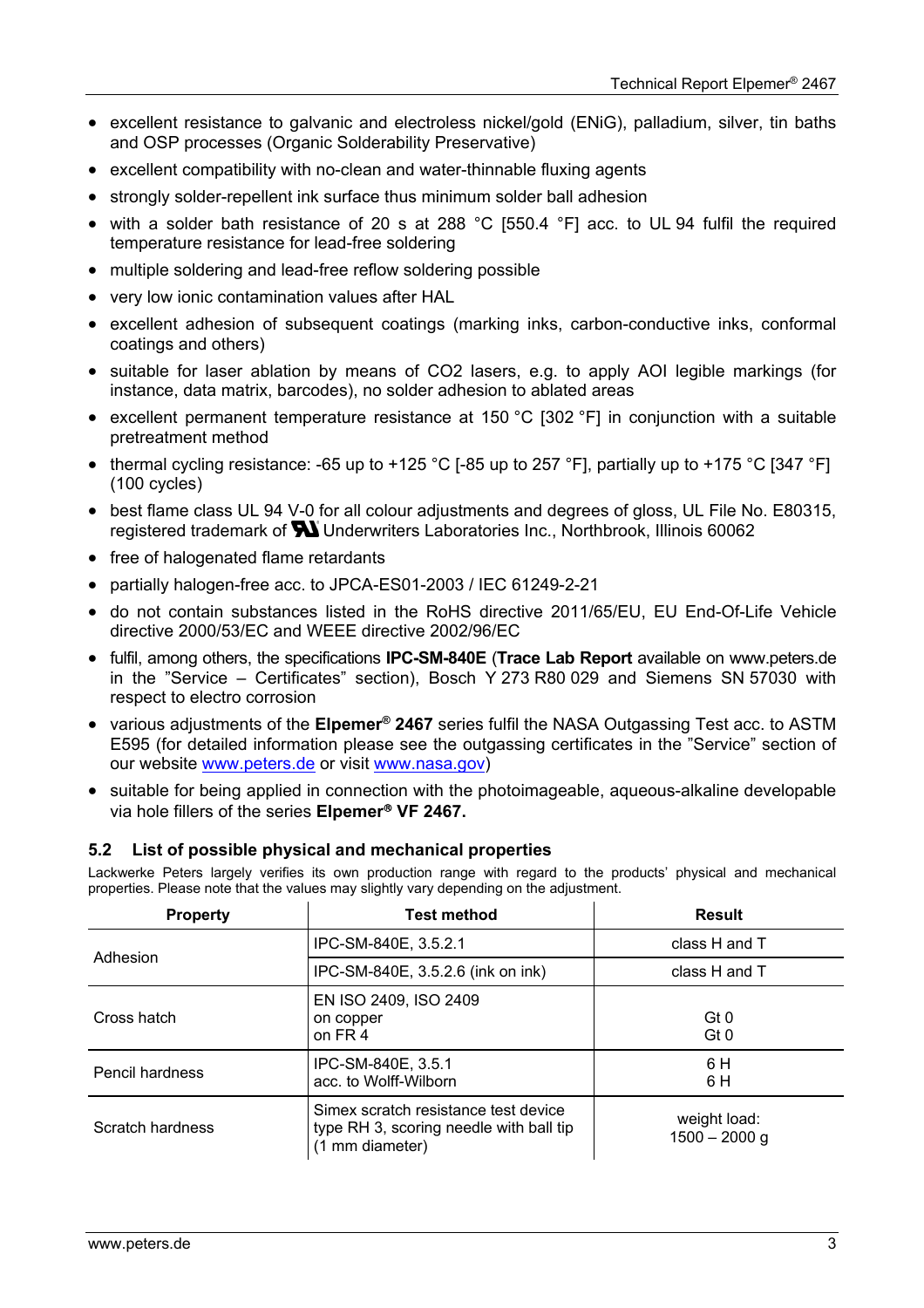| <b>Test method</b><br><b>Property</b>                                              |                                                                                                                                                                    | <b>Result</b>                                                                                                                           |  |
|------------------------------------------------------------------------------------|--------------------------------------------------------------------------------------------------------------------------------------------------------------------|-----------------------------------------------------------------------------------------------------------------------------------------|--|
| Resistance to solvents/<br>cleaning agents                                         | IPC-SM-840E, 3.6.1.1<br>Isopropanol<br>Isopropanol: deionised water (75 : 25)<br>D-Limonene<br>10% alkaline cleaning agents<br>Monoethanolamine<br>Deionised water | passed<br>passed<br>passed<br>passed<br>passed<br>passed                                                                                |  |
| Resistance to solvents                                                             | test boards, dipped in dichloromethane<br>(30 min at room temperature)                                                                                             | no swelling                                                                                                                             |  |
| Hydrolytic stability                                                               | IPC-SM-840E, 3.6.2<br>28 days/+97 $\pm$ 2 °C [+206.6 $\pm$ 35.6 °F]<br>90 to 98 % rel. humidity                                                                    | passed                                                                                                                                  |  |
| Solder bath resistance                                                             | IPC-SM-840E, 3.7.2<br>IPC-SM-840E, 3.7.3 (lead-free)<br>IPC-TM-650, 2.6.8<br>UL 94*<br>in acc. with IPC-TM-650, 2.6.8                                              | 20 s at 265 °C [509 °F]<br>10 s at 260 °C [500 °F]<br>10 s at 288 °C [550.4 °F]<br>20 s at 288 °C [550.4 °F]<br>10 s at 320 °C [608 °F] |  |
| Simulated lead-free reflow<br>soldering                                            | IPC-SM-840E, 3.7.3.1                                                                                                                                               | 5 x 10 s at 260 °C [500 °F]                                                                                                             |  |
| Thermal shock                                                                      | IPC-SM-840E, 3.9.3                                                                                                                                                 | class $H$ and $T$                                                                                                                       |  |
| Thermal class                                                                      | based on DIN IEC 60 085                                                                                                                                            | $F = 155 °C$ [311 °F]                                                                                                                   |  |
| $TG5$ (5% mass loss)                                                               | Thermo gravimetric analysis (TGA)                                                                                                                                  | approx. 370 °C [698 °F]                                                                                                                 |  |
| Resistance to acids<br>10 % H <sub>2</sub> SO <sub>4</sub> at 20°C [68 °F], 30 min |                                                                                                                                                                    | no change                                                                                                                               |  |
| Resistance to alkalines/lies                                                       | 10 % NaOH at 20°C [68 °F], 30 min                                                                                                                                  |                                                                                                                                         |  |
| Ionic contamination                                                                | Alpha ionograph M500                                                                                                                                               | $< 0.3 \mu g$ NaCl/cm <sup>2</sup>                                                                                                      |  |
| 4-part noxious gas test                                                            | DIN EN 60068-2-60<br>BMW GS 95003-4, item 6.10                                                                                                                     |                                                                                                                                         |  |
| IPC-TM-650, 2.6.1<br>Mould resistance<br>DIN IEC 60068-2-10                        |                                                                                                                                                                    | passed**<br>passed**                                                                                                                    |  |

\* The solder resists of the series **Elpemer® 2467** fulfil the required temperature resistance for leadfree soldering.

\*\* Representative of the solder resists of the series **Elpemer® 2467** the mould resistance of the curtain coating adjustment **Elpemer® GL 2467 SM-DG** acc. to IPC-TM-650 and of the screen printing adjustment **SD 2467 SM-DG** acc. to IEC 60068-2-10 were tested in accordance with the above mentioned test methods in an accredited laboratory. We would gladly supply a copy of the test certificates upon request.

#### **5.3 List of possible electrical properties**

 Lackwerke Peters largely verifies its own production range with regard to the products' electrical properties. Please note that the values may slightly vary depending on the adjustment.

| <b>Property</b>             | <b>Test method</b>                                      | <b>Result</b>            |
|-----------------------------|---------------------------------------------------------|--------------------------|
| Dielectric strength         | VDE 0303, part 21<br>DIN EN 60243-1                     | 160 - 190 kV/mm          |
|                             | IPC-SM-840E, 3.8.1                                      | passed                   |
| Surface resistance          | VDE 0303, part 30/DIN IEC 60093<br>IPC-TM-650, 2.5.17.1 | $2.0 \times 10^{14}$ Ohm |
| Specific volume resistivity | VDE 0303, part 30/DIN IEC 60093<br>IPC-TM-650, 2.5.17.1 | 1.0 x $10^{16}$ Ohm x cm |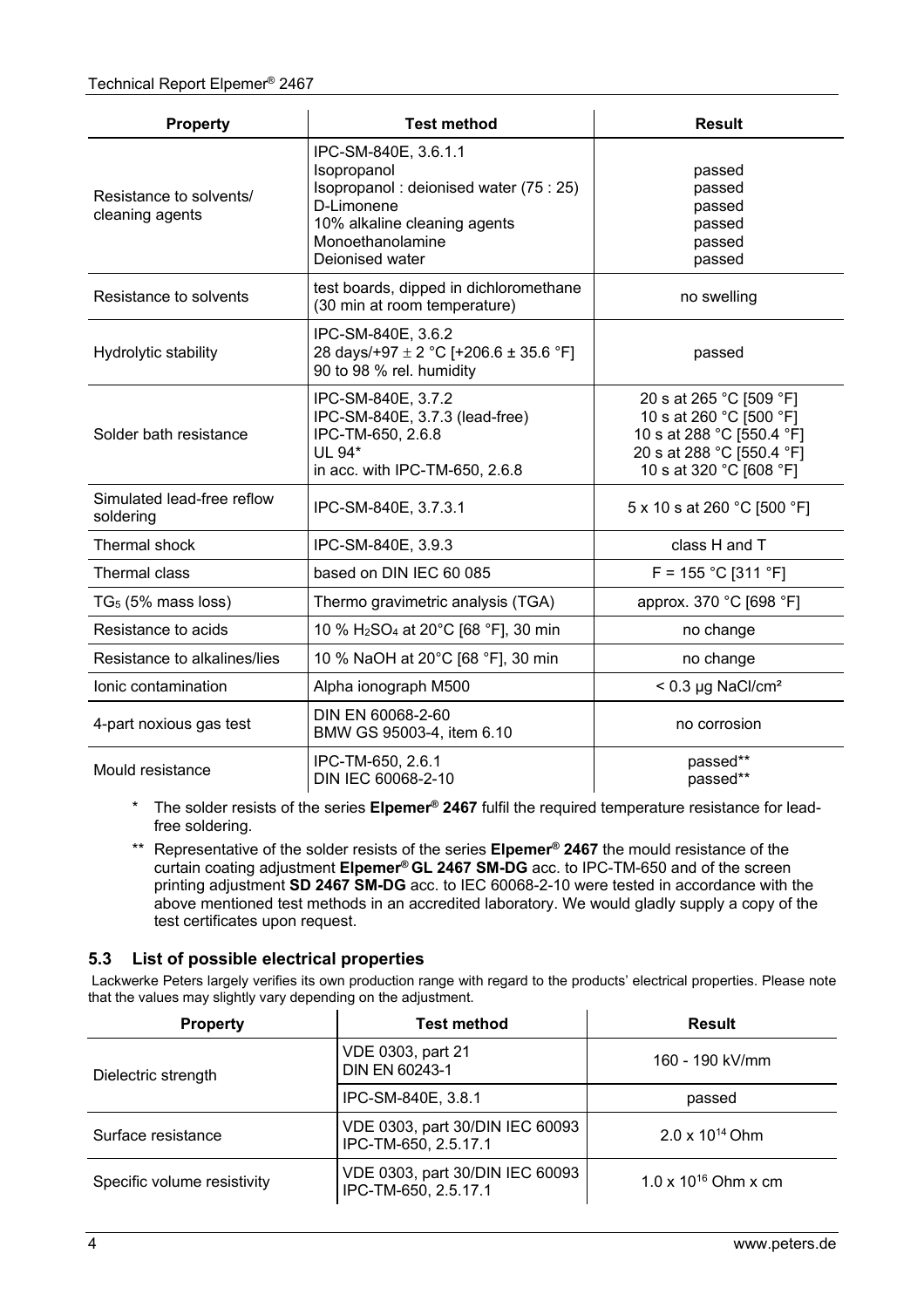| <b>Property</b>                                          | <b>Test method</b>                                                            | <b>Result</b>        |
|----------------------------------------------------------|-------------------------------------------------------------------------------|----------------------|
| Insulation resistance                                    | IPC-SM-840E, 3.8.2                                                            | class H and T        |
| Moisture and insulation resistance                       | IPC-SM-840E, 3.9.1                                                            | class H and T        |
| Electromigration                                         | IPC-SM-840E, 3.9.2<br>85 °C [185 °F], 85 % r. h., 168 h,<br>10 V DC           | class H and T        |
| Electrocorrosion                                         | Siemens Norm SN 57 030<br>40 °C [104 °F], 95 % r.h., 21 d,<br>100 V DC        | passed               |
| Comparative Tracking Index<br>(CTI, Tracking resistance) | <b>DIN EN 60 112</b><br>on FR 4 base material<br>with CTI 250<br>with CTI 600 | CTI 275*<br>CTI 600* |
| Dielectric constant $\varepsilon_{r}$                    | based on IPC 4101 A<br>at 1 MHz                                               | approx. 3.7          |
| Dissipation factor tan $\delta$                          | based on IPC 4101 A<br>$1 - 100$ MHz                                          | approx. 0.029        |

\* The CTI value of the coating also depends on the tracking resistance values of the base material, etc. The CTI value of the base material is usually maintained when the 2-pack solder resists of the series **Elpemer 2467** are used.

**Note:** Optimum electrical insulation values can only be achieved when all flux residues are removed thoroughly from the printed circuit boards.

## **6. Processing**

 $\rightarrow$  Please observe the product-specific processing parameters recommended in the corresponding process data sheets for each solder resist as well as the **Application Information** sheet **AI 2/1** "Processing information for photoimageable **Elpemer®** solder resists".

> **Since the many different permutations make it impossible to evaluate the whole spectrum (parameters, reactions with materials used, chemical processes and machines) of processes and subsequent processes in all their variations, the parameters we recommend are to be viewed as guidelines only that were determined in laboratory conditions. We advise you to determine the exact process limitations within your production environment, in particular as regards compatibility with your specific followup processes, in order to ensure a stable fabrication process and products of the highest possible quality.**

**The specified product data is based upon standard processing conditions/test conditions of the mentioned norms and must be verified observing suitable test conditions on processed printed circuit boards.**

**Feel free to contact our application technology department (ATD) if you have any questions or for a consultation** 



**Protect opened containers from UV light** 

#### **6.1 Auxiliary products recommended**

 **Cleaning and deoxidising agent HP 5625 for conveyorised spraying units**  for the pre-treatment of Cu pcbs prior to ink/resist application, deoxidises and degreases without copper degradation; minimum foaming.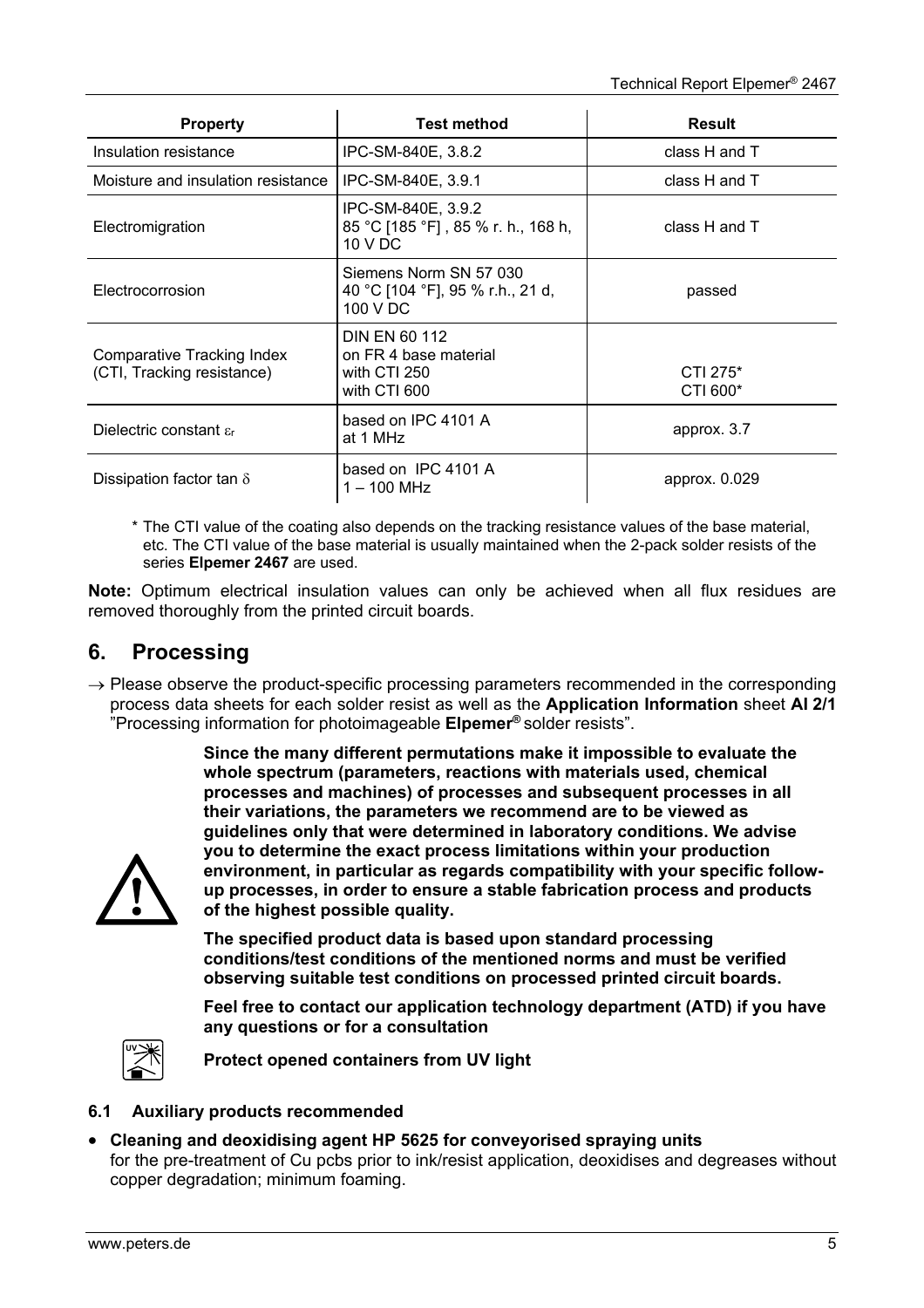#### **Screen opener HP 5200**

The screen opener **HP 5200** is a highly active spray for dissolving dried screen printing inks immediately and safely from clogged screens. **HP 5200** is silicone-free and does not contain oils or oily substances, so that no smearing occurs.

#### **Anti-Static Spray HP 5500**

The anti-static spray **HP 5500** prevents and eliminates any static charge that occurs during screen printing. **HP 5500** is silicone- and grease-free.

#### **Special stripper HP 5707**

in its concentrated form **HP 5707** can be used to remove exposed and possibly cured photoimageable solder resists (e.g. in case of mis-exposures); diluted with water it is also suitable for cleaning ink developer and resist stripping units.

#### **Defoamant HP 5911**

for fast and safe defoaming of aqueous-alkaline developing media, silicone-free, completely biologically degradable, quantity to be added 0.02 up to 0.05%.

#### **Touch-up lacquer SD 2369 UV-ABL**

yellow-green transparent lacquer to touch up small mechanical damages, application by means of screen printing or brushing, UV curing.

#### **Cleaning agents R 5899, R 5821 and R 5817**

The cleaning agent **R 5899** does not have to be marked according to German dangerous goods regulations and can be handled simply and safely. Owing to its high flash point (> 100 °C [> 212 °F]) it is especially suitable for use in screen washing equipment. The cleaning agent **R 5899** is particularly distinguished by a low vapour pressure (< 0.1 hPa at 20 °C [68 °F]) and thus is not affected by the EU-VOC regulation 1999/13/EG which judges solvents by their percentage of volatile organic compounds (VOC = volatile organic compounds).

Furthermore, the cleaning agent **R 5821** is available which, owing to its high flash point of +32 °C [89.6 °F], is also suitable for use in screen washing equipment as well as for cleaning work tools. For the manual cleaning of screens and tools we recommend our cleaning agent **R 5817** with its fast and thorough cleaning properties.



**Do not use cleaning agent as a thinner or for washing hands since solvents remove the natural grease from skin.** 

# **7. Drying/curing**

Information regarding drying/curing can be found in the corresponding process data sheets of each solder resist.

# **8. Standard packaging**

|         | <b>Component A</b>   | <b>Component B</b>              | <b>Selling unit</b> |
|---------|----------------------|---------------------------------|---------------------|
| AS 2467 | 1 bucket of 8 kg     | 1 top container of 2 kg         | 10 <sub>kg</sub>    |
| ES 2467 | 1 bucket of 10 kg    | 1 top container of 2 or 2.5 kg* | 12 or 12.5 kg*      |
| GL 2467 | 1 bucket of 8 kg     | 1 top container of 2 kg         | 10 <sub>kg</sub>    |
| SD 2467 | 10 buckets of 4.8 kg | 10 tins of 1.2 kg               | 60 kg               |
|         | 10 tins of 0.8 kg    | 10 tins of $0.2$ kg             | $10$ kg             |

\* depending on the respective mixing ratio

The corresponding thinner is available in cans of 15 kg or barrels of 160 kg.

Partial lots of the selling unit / smaller quantities against surcharge.